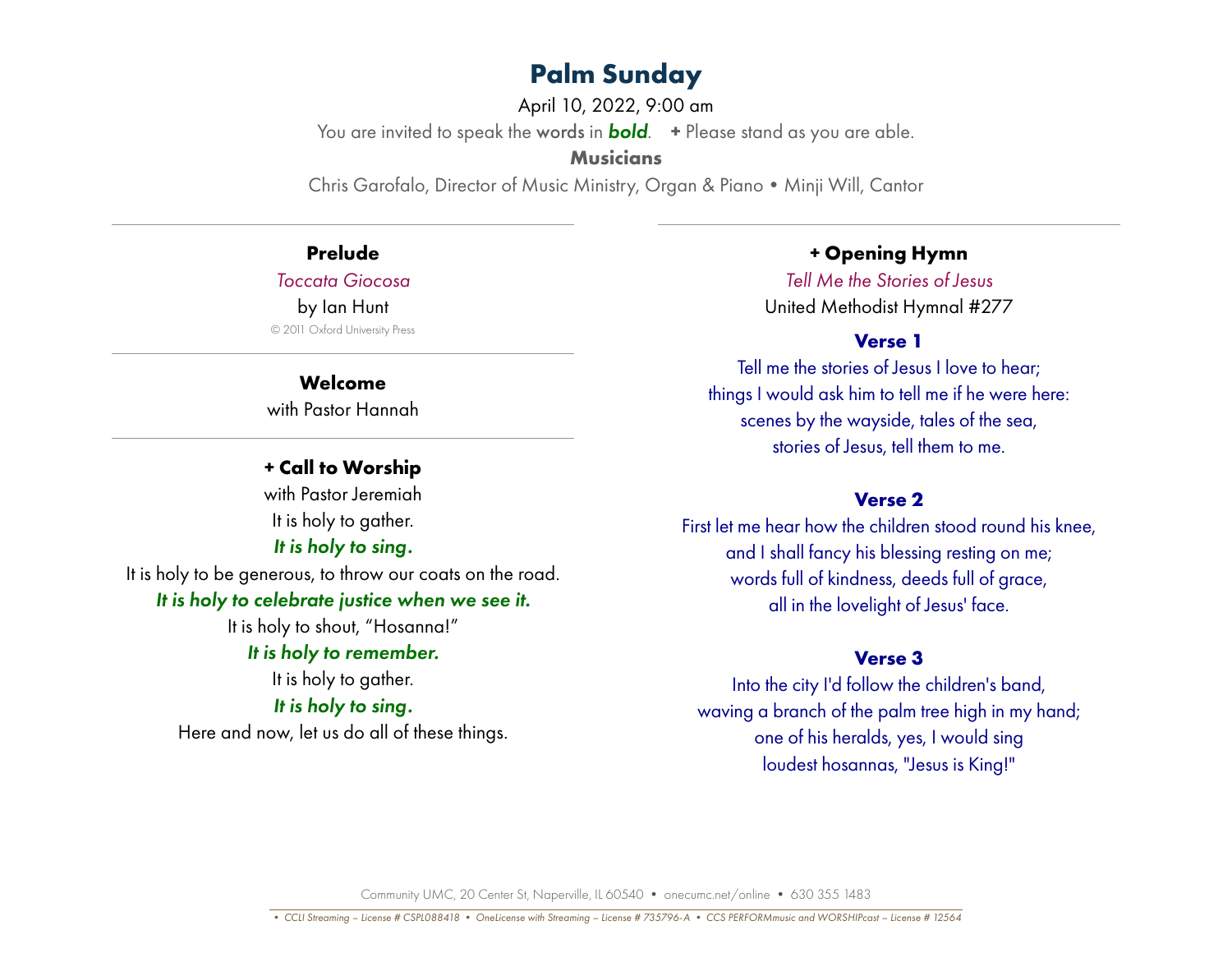April 10, 2022, 9:00 am

**Prayer of Confession** with Pastor Jeremiah *God of street parades and hosannas, we know that you are counting on us to speak out against oppression, to speak up for love and to speak hope to fear, but so often we are silent. We worry that we'll say the wrong thing, so we don't say anything at all. We worry that we'll offend, so we keep our convictions to ourselves. We worry that we'll speak up and won't be heard, so we stay silent. And meanwhile, the parade marches on. Unravel our fears. Spark conviction in us. Give us the courage to yell, "Hosanna!" Gratefully we pray. Amen.*

#### **Words of Forgiveness**

with Pastor Jeremiah

#### **Rainbow Dancers**

*Glory, Hosanna* by Mark Friedman

#### **Song**

*Jesus Loves Me* United Methodist Hymnal #191

#### **Verse 1**

Jesus loves me! This I know, for the Bible tells me so. Little ones to him belong; they are weak, but he is strong. Yes, Jesus loves me! Yes, Jesus loves me! Yes, Jesus loves me! The Bible tells me so.

# **Time for Young Disciples**

with Beth Hagemeyer

#### **Psalter**

*Psalm 118: Let Us Rejoice* © 1988 GIA Publications, Inc

# **Cantor Sings** [x2] This is the day the Lord has made, let us rejoice and be glad!

# **Congregational Sung Response** [x2]

*This is the day the Lord has made, let us rejoice and be glad!*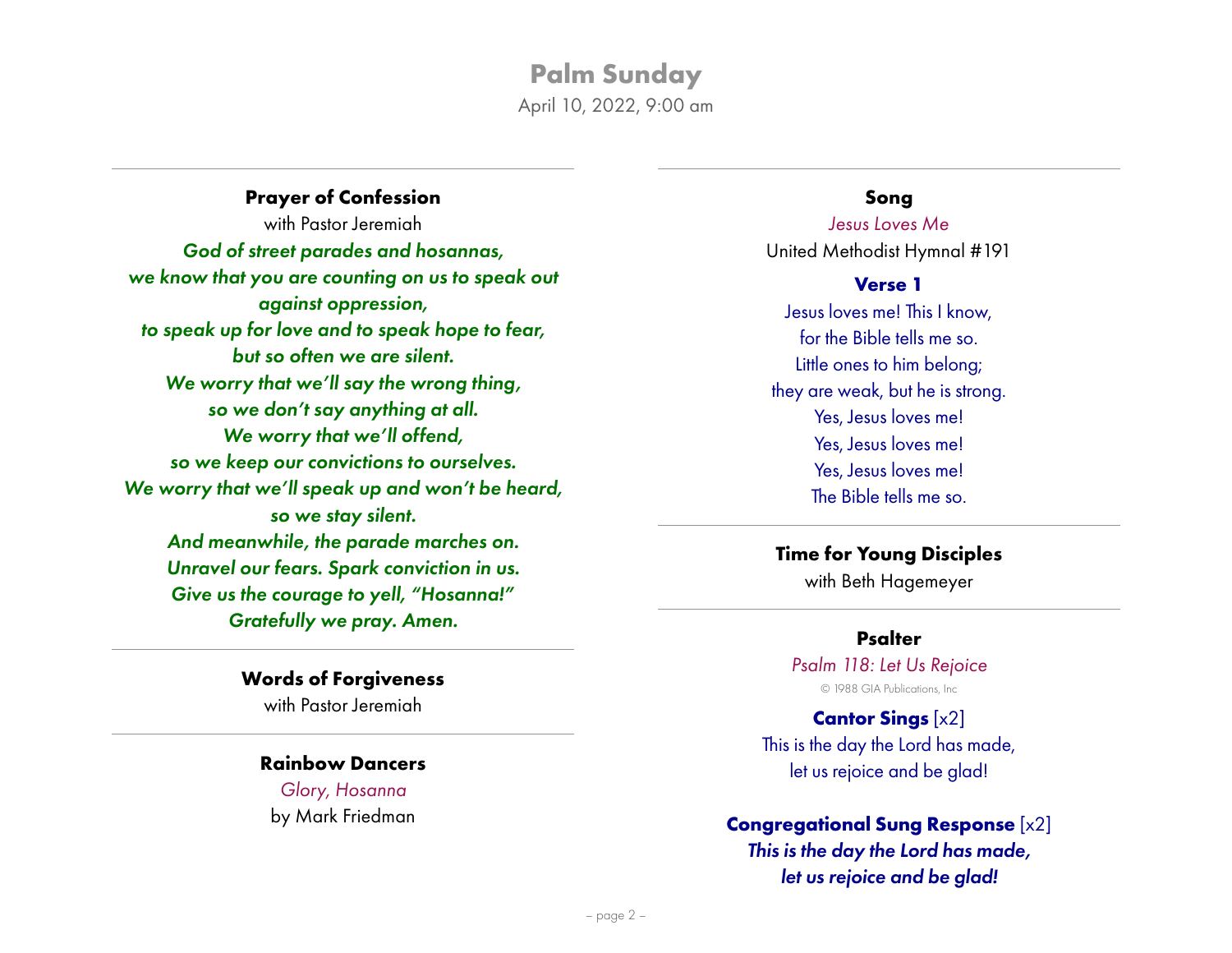April 10, 2022, 9:00 am

### **Verse 1**

Give thanks to the Lord, for God is good; God's mercy endures forever; Let the house of Israel say: "God's mercy endures forever."

#### **Sung Response**

### **Gospel**

*Luke 19:28-40*

with Bruce Richmond

The Inclusive Bible © 2007 by Priests for Equality

28Having said this, Jesus went ahead with the ascent to Jerusalem. 29Approaching Bethphage and Bethany, near what is called the Mount of Olives, Jesus sent two of the disciples with these instructions: <sup>30</sup> "Go into the village ahead of you. Upon entering it, you'll find a tethered colt that no one has yet ridden. Untie it and lead it back. 31 If anyone should ask you, ' Why are you untying it?' say, ' The Rabbi needs it.' " 32They departed on their errand and found things just as Jesus had said. 33As they untied the colt, its owners said to them, 'Why are you doing that?' 34They explained that the Rabbi needed it. 35Then the disciples led the animal to Jesus and, laying their cloaks on it, helped him mount. 36People spread their cloaks on the

roadway as Jesus rode along. 37As they reached the descent from the Mount of Olives, the entire crowd of disciples joined them and began to rejoice and praise God loudly for the display of power they had seen, saying, 38"Blessed is the One who comes in the name of our God! Peace in heaven, and glory in the highest!" 39Some of the Pharisees in the crowd said to Jesus, "Teacher, rebuke your disciples!" 40 Jesus replied, "I tell you, if they were to keep silent, the very stones would cry out!"

# **Response to Scripture**

The Word of God for the people of God. *Thanks be to God!*

# **Hymn of Preparation**

*Filled with Excitement* United Methodist Hymnal #279

# **Verse 1**

Filled with excitement, all the happy throng spread cloaks and branches on the city streets. There in the distance they begin to see, riding on a donkey, comes the Son of God.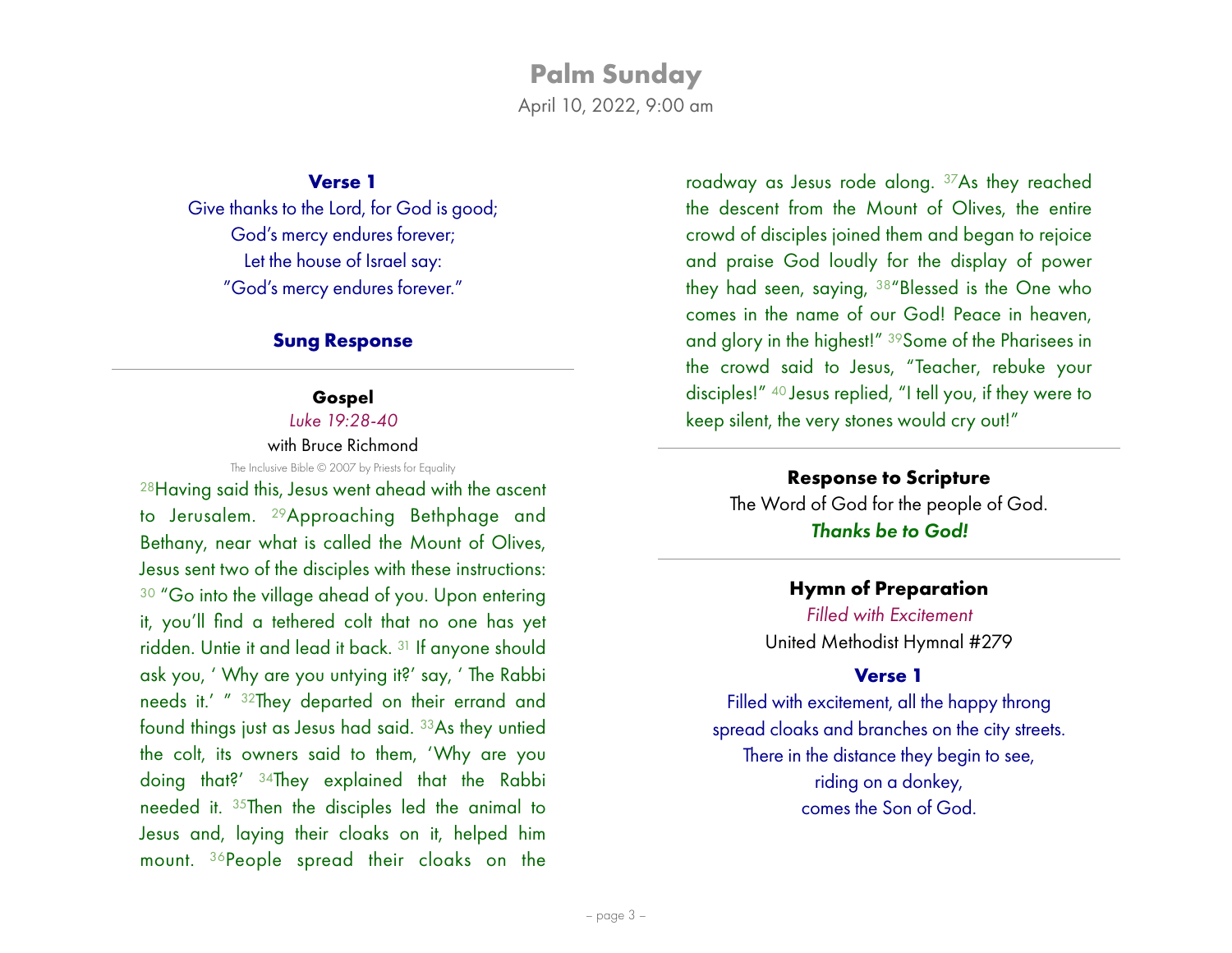# **Palm Sunday** April 10, 2022, 9:00 am

# **Refrain**

From every corner a thousand voices sing praises to him who comes in the name of God. With one great shout of acclamation loud triumphant song breaks forth: "Hosanna, hosanna to the King! Hosanna, hosanna to the King!"

#### **Verse 2**

As in that entrance to Jerusalem, we sing hosannas to the Christ, our King, to the living Savior who still calls today, asking us to follow him with love and faith.

# **Refrain**

#### **Sermon Preparation**

May the words of my mouth, *and the meditation of our hearts be acceptable to your Spirit, our Rock and our Redeemer.*

> **Sermon** *Even the Stones Cry Out* with Pastor Hannah

**+ Affirmation of Faith** with Pastor Hannah *We believe in a God of surprises. We believe in a God with a sense of humor. We believe that there are things we may never understand, but we believe that even in the mystery, God is there.*

They brought it to Jesus, threw their cloaks on the colt, and put Jesus on it. As he went along, people spread their cloaks on the road.

*We believe in giving what we have. We believe that actions of generosity change us. We dare to believe that these small acts can change the world.*

The whole crowd of disciples began joyfully praising God in loud voices for all the miracles they had seen.

*We believe in a God who is a miracle-maker. We believe in a God of good news.*

*We believe this good news is so good that we cannot help but sing.*

Some of the Pharisees in the crowd said to Jesus, "Teacher, rebuke your disciples!"

*We believe there will be forces that try to silence what is just, good, hopeful, and generous. We do not believe those voices will have the last word.*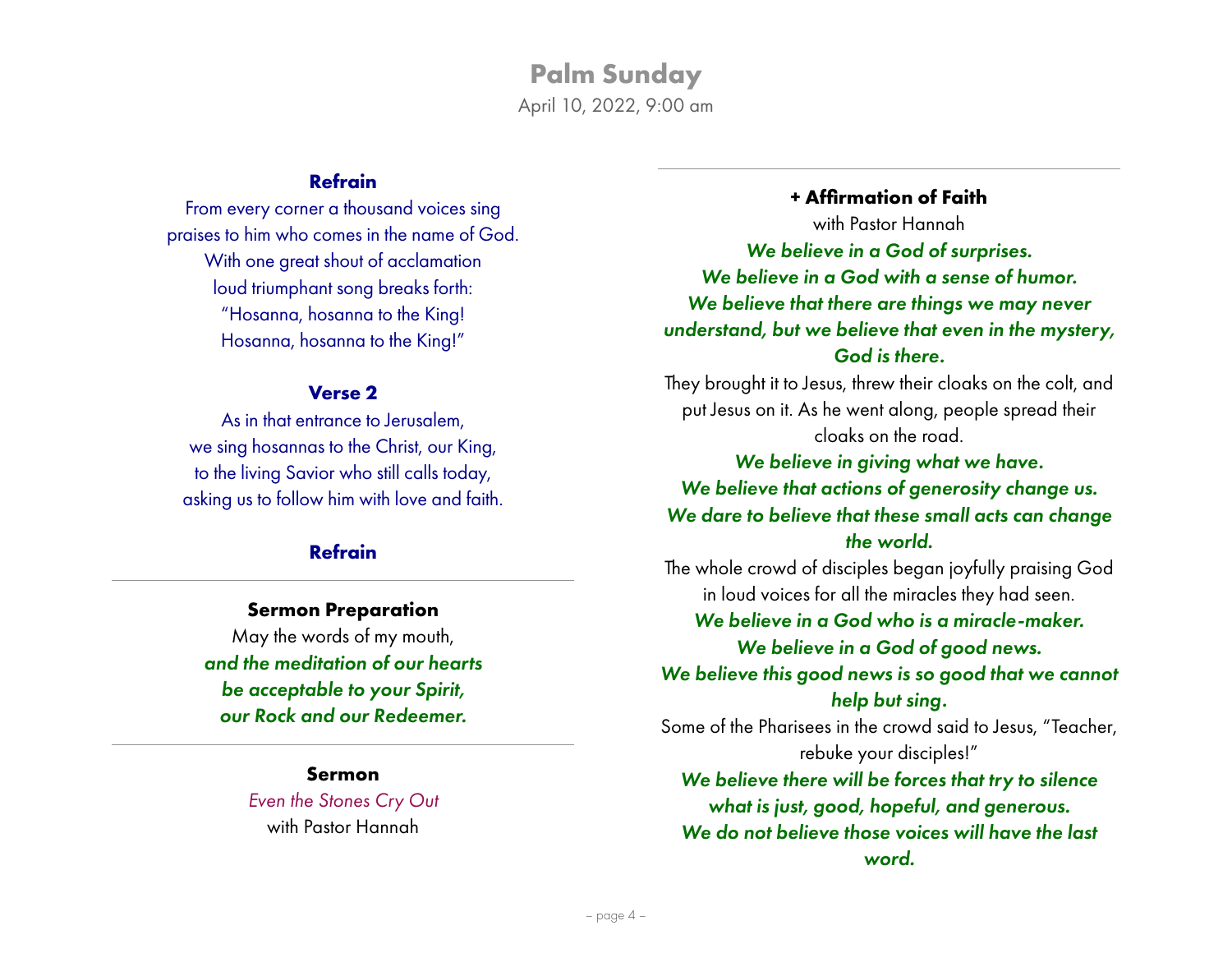# **Palm Sunday** April 10, 2022, 9:00 am

"I tell you," Jesus replied, " if they keep quiet, the stones will cry out." *We believe, at the end of the day, love will find a way. We believe. Help our unbelief. In Christ's name we pray. Amen.*

#### **Hymn of Response**

*Hosanna, Loud Hosanna* United Methodist Hymnal #278

#### **Verse 1**

Hosanna, loud hosanna, the little children sang; through pillared court and temple the lovely anthem rang. To Jesus, who had blessed them close folded to his breast, the children sang their praises, the simplest and the best.

#### **Verse 2**

From Olivet they followed mid an exultant crowd, the victor palm branch waving, and chanting clear and loud. The Lord of earth and heaven rode on in lowly state, nor scorned that little children

should on his bidding wait.

#### **Verse 3**

"Hosanna in the highest!" that ancient song we sing, for Christ is our Redeemer, the Lord of heaven our King. O may we ever praise him with heart and life and voice, and in his blissful presence eternally rejoice!.

#### **Pastoral Prayer & Lord's Prayer**

with Pastor Jeremiah *Our Father, who art in heaven, hallowed be thy name. Thy kingdom come, thy will be done on earth as it is in heaven. Give us this day our daily bread, and forgive us our sins, as we forgive those who sin against us. And lead us not into temptation, but deliver us from evil. For thine is the kingdom and the power and the glory forever. Amen.*

> **Mission Minute**  with Pat Becker, Mission Committee Chair

#### **Offering Invitation**